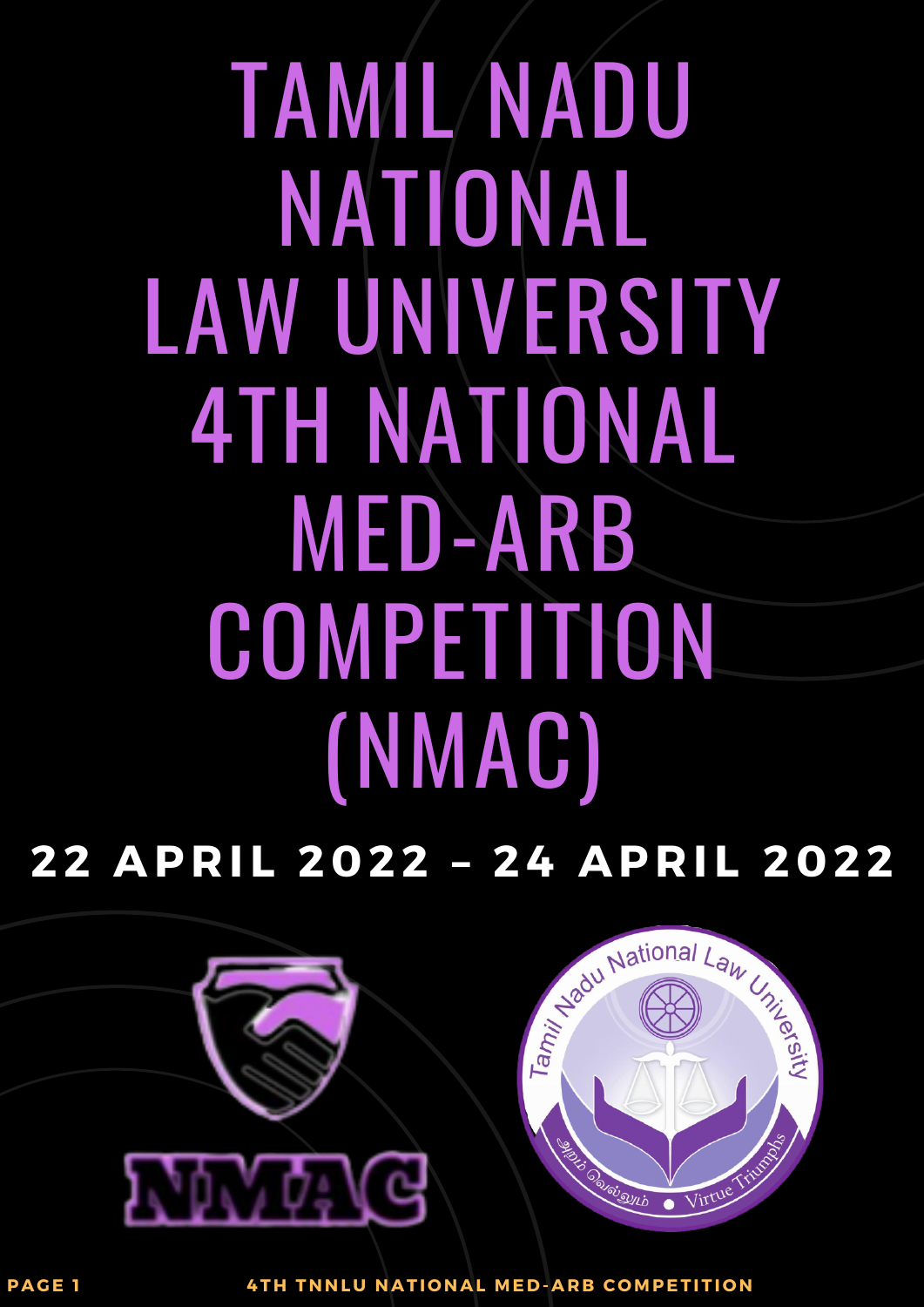## TABLE OF CONTENTS

| S.NO.          | <b>CONTENT</b>                                    | PG.NO.                  |
|----------------|---------------------------------------------------|-------------------------|
| 1              | <b>Rules and Regulations</b>                      | $\overline{3}$          |
| $\overline{2}$ | <b>Important Dates</b>                            | $\mathbf{3}$            |
| 3              | <b>Background</b>                                 | $\overline{\mathbf{4}}$ |
| 4              | <b>Definitions</b>                                | $\overline{\mathbf{4}}$ |
| 5              | <b>Language &amp; Flexibility</b>                 | 5                       |
| 6              | <b>Application &amp; Registration Process</b>     | 5                       |
| 7              | <b>Clarifications</b>                             | 6                       |
| 8              | <b>General Rules of The Competition</b>           | 6                       |
| 9              | <b>Dress Code &amp; Code of Conduct</b>           | 7                       |
| 10             | <b>Written Submissions for Arbitration Rounds</b> | 7                       |
| 11             | <b>Oral Rounds</b>                                | 9                       |
| 12             | <b>Evaluation Criteria</b>                        | 11                      |
| 13             | <b>Penalties</b>                                  | 13                      |
| 14             | <b>Contact Us</b>                                 | 13                      |
| 15             | <b>Follow/Find Us</b>                             | 13                      |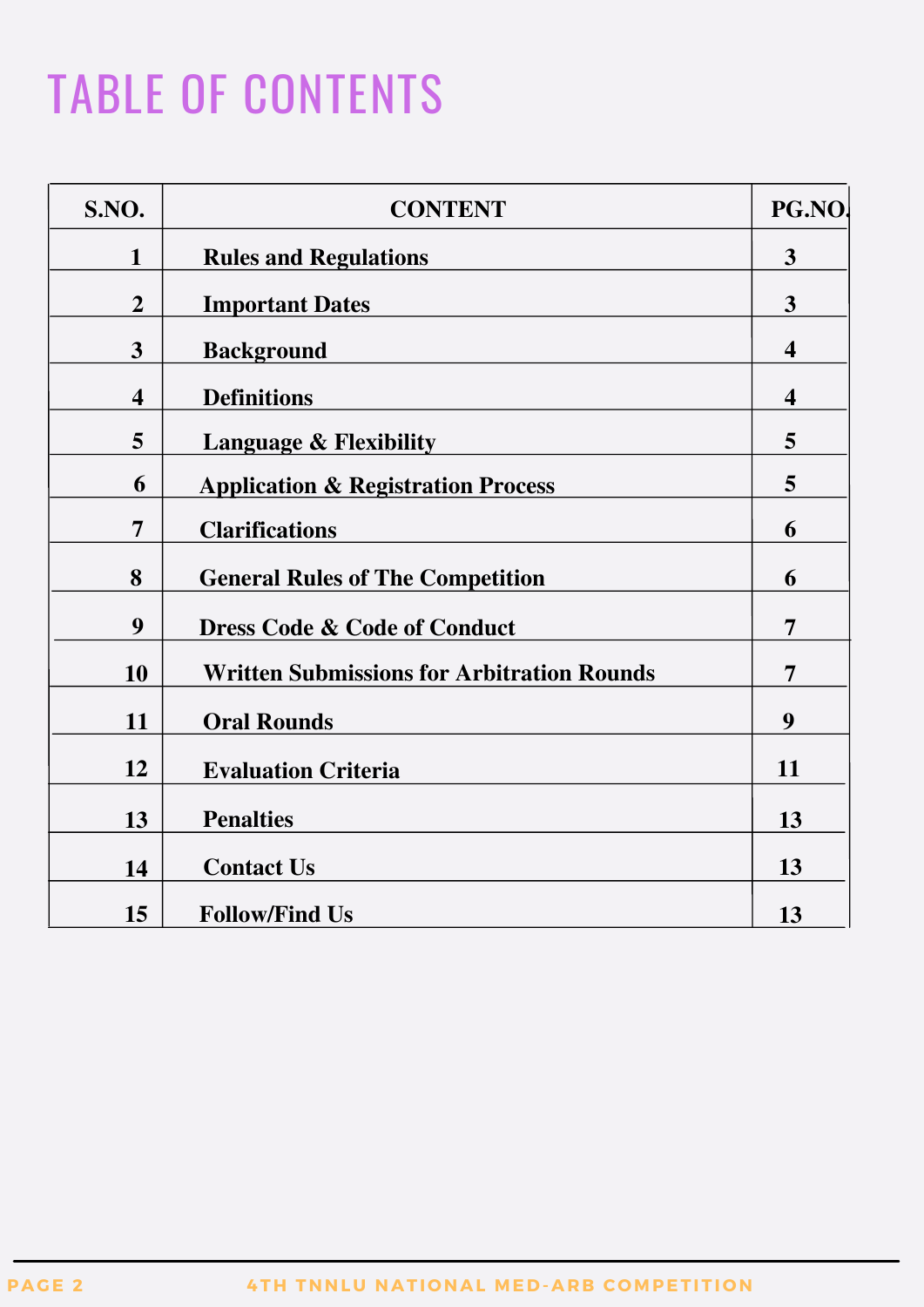### RULES AND REGULATIONS

**The Tamil Nadu National Law University (TNNLU) has always been passionate about fostering ADR culture in its law students and has considered ADR mechanisms as important methods of dispute resolution.**

**In pursuance of its goal of conditioning the law students to efficiently resolve disputes, the Tamil Nadu National Law University through its Alternative Dispute Resolution Committee (ADRC) cordially invites law students from across the country to participate in its 4th National Med-Arb Competition to be held virtually from 22 April 2022 to 24 April 2022.**

**This distinct hybrid of the Alternative Dispute Resolution mechanism aims to nurture the future members of the Indian legal fraternity by enabling them to face the dynamic Indian Justice System.**

### IMPORTANT DATES

| <b>DATES</b> | <b>EVENTS</b>                                                                                |
|--------------|----------------------------------------------------------------------------------------------|
| 02.03.2022   | <b>Commencement of Provisional Registration</b>                                              |
| 02.03.2022   | <b>Release of Rules and Regulations</b>                                                      |
| 15.03.2022   | <b>Release of Problem</b>                                                                    |
| 20.03.2022   | <b>Deadline for Seeking Clarifications</b>                                                   |
| 24.03.2022   | <b>Deadline for Provisional Registration</b>                                                 |
| 24.03.2022   | <b>Release of Clarifications</b>                                                             |
| 26.03.2022   | <b>Release of Selected Teams</b>                                                             |
| 02.04.2022   | <b>Deadline for Registration along with Payment of Fees</b><br>and Email of Proof of Payment |
| 16.04.2022   | <b>Deadline for Submitting Soft Copy of Memorial</b>                                         |
| 22.04.2022   | <b>Inauguration</b>                                                                          |
| 24.04.2022   | <b>Valedictory Ceremony</b>                                                                  |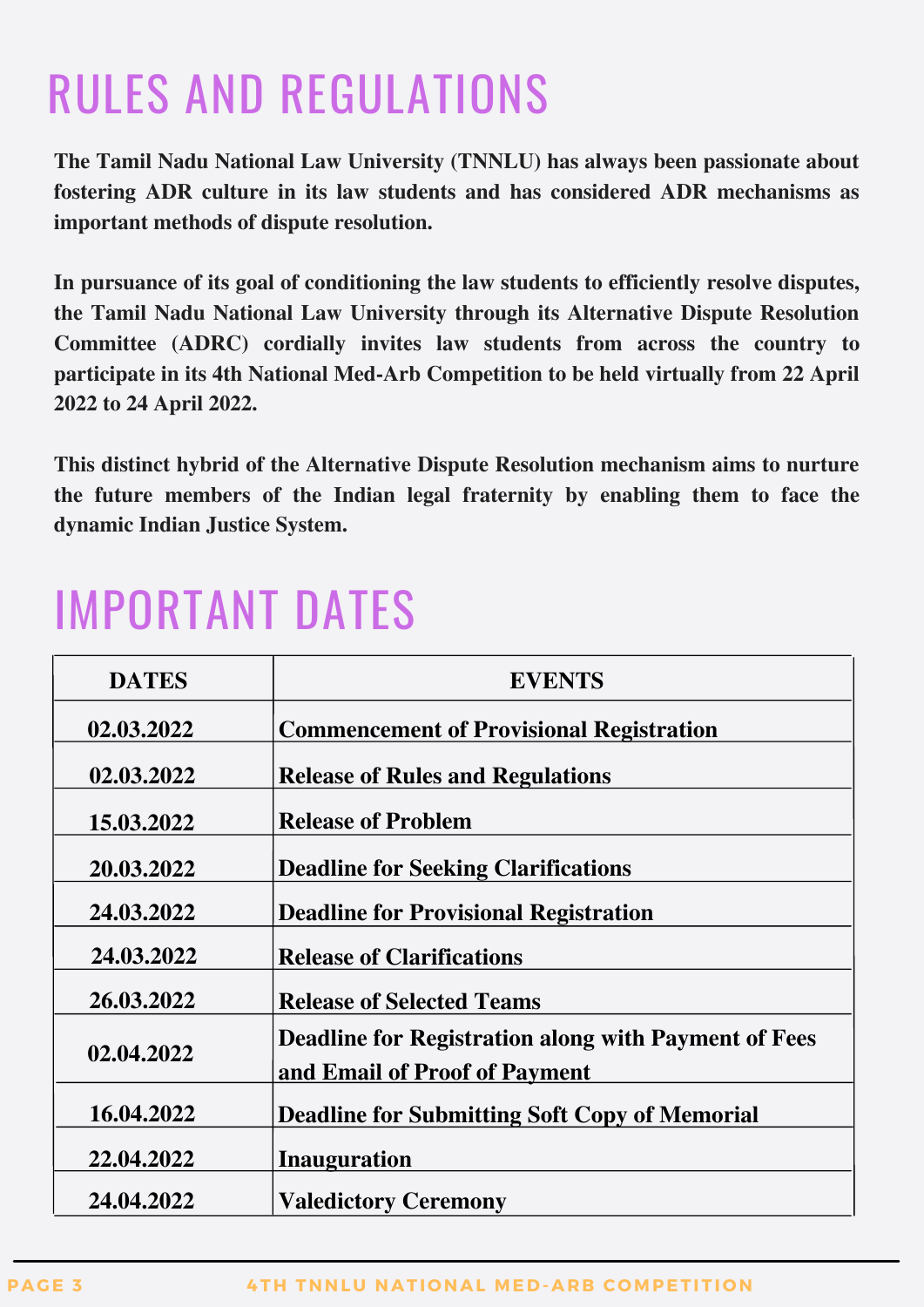### 1. BACKGROUND

**This competition consists of two separate rounds of Mediation and Arbitration. The team portraying the role of Client- Counsel in the Mediation rounds will become the Counsels in the Arbitration rounds. The participant portraying the role of a Mediator in the Mediation rounds will become the Arbitrator in the Arbitration Rounds. All the participants will be judged by a separate panel of Judges in both the rounds.**

### 2. DEFINITIONS

**a. "Clarifications" refer to procedural order(s) and/or any clarification(s) issued by ADRC.**

**b. "Competition" refers to the 4th TNNLU National Med-Arb Competition, 2022.**

**c. "Competition Room" refers to the online meeting room on the Cisco WebEx Platform that shall be used for conducting the Competition rounds.**

**d. "Oral Rounds" refers to a team's pleadings submitted by both the speakers before the panel of arbitrators/ arbitral tribunal on behalf of one of the parties against the opponent party.**

**e. "Penalty" refers to the deductions imposed on the participating team/individual in breach of any rules, as provided by ADRC.**

**f. "Plagiarism" refer to the direct or substantial duplication of the work from the memorial of any other team through offline or online source(s).**

**g. "Preliminary Rounds" refers to the initial oral rounds for the purpose of determining the scores and ranks of the participants based on the average scores in both mediation and arbitration competitions.**

**h. "Scouting" refers to the act of a participant observing the sessions/oral rounds of a team other than the team he/she is a part of.**

**i. "Selected Team" refers to Applicant Teams selected to participate in the Competition Rounds of 4th TNNLU National Med-Arb 2022, who have completed the Final Registration and paid the Registration Fees.**

**j. "Session Supervisor" refers to member/s of TNNLU designated as such, in charge of overseeing the smooth conduct of every Competition Session.**

**k. "Speaker" refers to a participant who presents oral arguments in any given round of the arbitration competition.**

**l. "Tribunal" means a collective reference to the arbitrators present at the oral round, where an "Arbitrator" is an adjudicator of the oral rounds.**

**m. "Written Submissions" means the written arguments submitted by each team participating in an arbitration competition, according to these Rules.**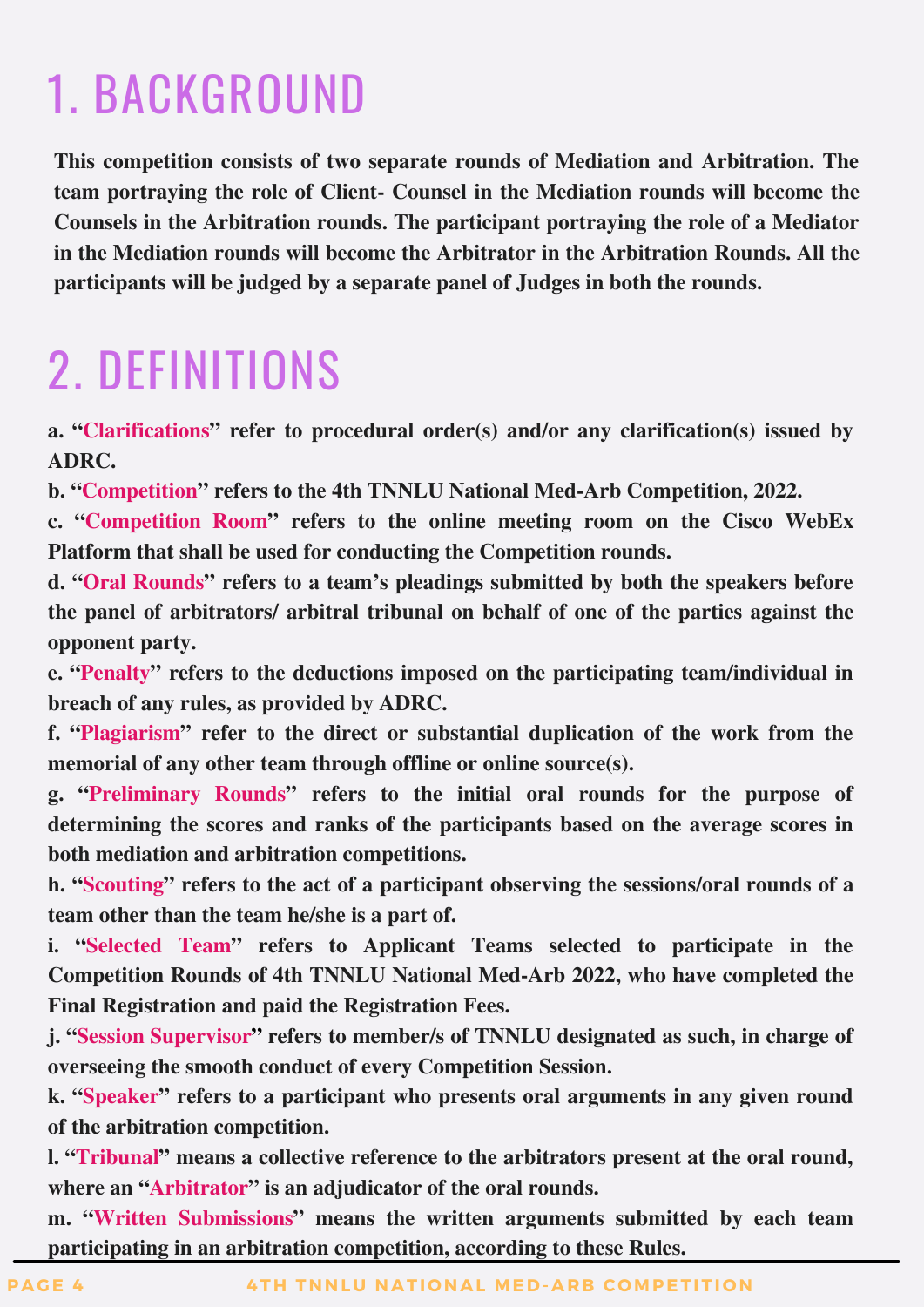### 3. LANGUAGE & FLEXIBILITY

**The competition will be solely conducted in the English language. All the law students currently pursuing a three-year LL.B. or a five-year LL.B. are eligible to participate in the competition. However, all the recognized universities are allowed to send only one team for the event. No cross-university team formation is allowed.**

### 4. APPLICATION & REGISTRATION PROCESS

**a. Provisional Registration by interested universities must be done by way of filling in the Google Form, on or before 11:59 PM 24th March 2022.**

**b. For the Selection Process, The Organising Committee, will shortlist a total of 16 Teams out of all the Applicant Teams that have successfully completed the Application by the abovementioned deadline.**

**c. The Organising Committee shall shortlist the teams based on the credentials mentioned in the Provisional Registration Form. The decision of the Organising Committee shall be final. The names of the Selected Teams will be communicated to them through email on 26th March 2022.**

**d. Final registration shall be done by the Participating team by submitting the Registration form and sending proof of payment to [nmac@tnnlu.ac.in.](mailto:nmac@tnnlu.ac.in) The deadline for payment and final registration is 02nd April 2022.**

**e. Payment procedure: Teams shall pay a registration fee of Rs. 3,500/- before the deadline mentioned above through NEFT mode. Details of the account will be provided to the selected teams.**

**NOTE: In the event of a selected Team forfeiting its participation, the Organising Committee may, entirely within its discretionary power, replace the said Selected Team and offer participation to any other Applicant Team which has successfully completed its Application.**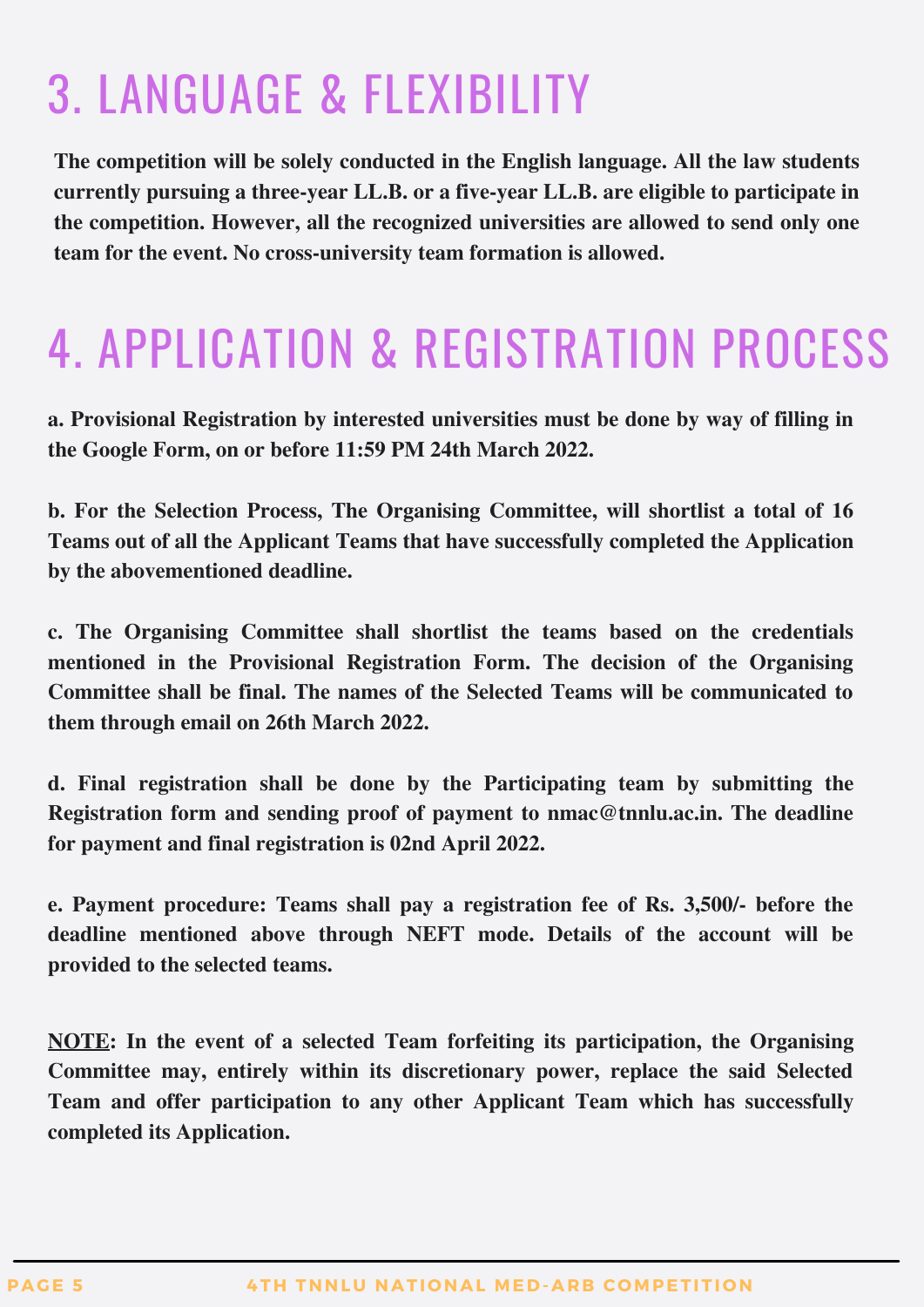### 5. CLARIFICATIONS

**Clarifications shall be sent to [nmac@tnnlu.ac.in.](mailto:nmac@tnnlu.ac.in) The subject line should be "Clarifications: Problems or Rules".**

### 6. GENERAL RULES OF THE COMEPTITION

**a. Scouting is strictly prohibited. Violation of this rule shall result in disqualification after an immediate enquiry. Participants shall not attend any of the sessions of other teams or individuals during the competition, or receive information from any person who has attended any previous rounds.**

**b. In cases of plagiarism or any such activities, ADRC reserves the right to disqualify the team(s)after an immediate enquiry.**

**c. Participants shall not reveal their identity to the panel of arbitrators/Mediators or Judges.**

**d. Teams are not allowed to switch their roles during the competition. The participant portraying the role of a mediator shall be the arbitrator in the arbitration rounds and the client-counsel team in the mediation round will portray the role of counsels in the arbitration rounds.**

**e. If any team fails to be present for the oral rounds/mediation sessions, for more than 10 minutes even after the commencement of the session, they shall be not allowed to appear for that particular round. Teams are requested to ensure they have proper internet connectivity before they appear for the competition rounds.**

**f. The ADRC shall serve as the final authority for the implementation and interpretation of these Rules and of any Supplementary Rules or clarifications.**

**g. If there is any situation which is not contemplated in the rules, the ADRC's decision on the same shall be final and binding.**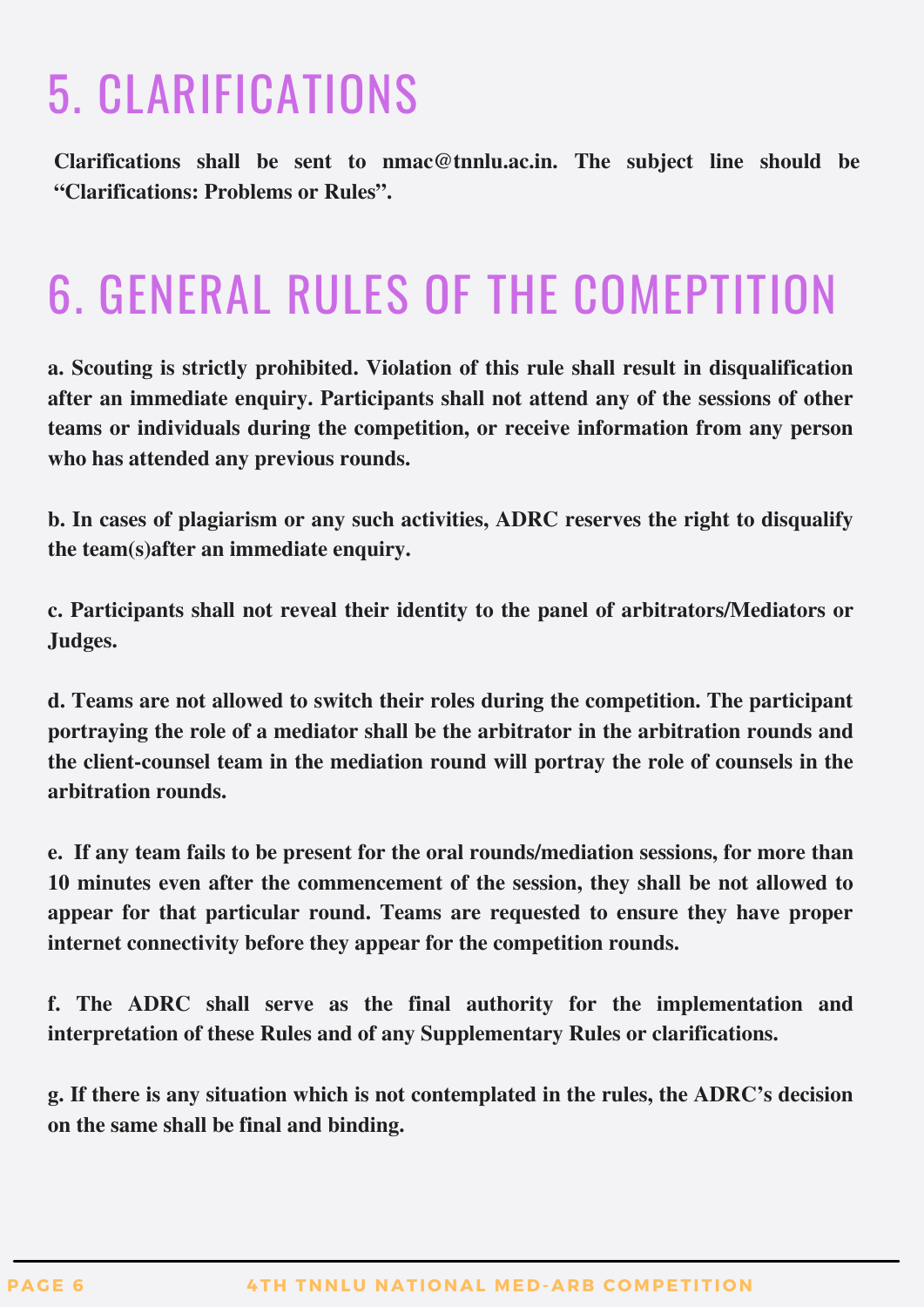### 7. DRESS CODE & CODE OF CONDUCT

**Participants are required to be dressed in black and white formals during their rounds in the competition.**

**Participants are requested to maintain mutual respect and decorum while contacting other participants or any members of the organising committee. Please refrain from using derogatory, disrespectful or sexist language and remarks.**

### 8. WRITTEN SUBMISSIONS FOR ARBITRATION ROUNDS

**a. Submission of the Written Submissions**

**i. Each participating team must prepare written submissions on behalf of the Claimant and Respondent of a maximum of 20 pages.**

**ii. All the teams are requested to send a soft copy of both the written submissions in the PDF format titled "Claimant(Team Code)" and "Respondent (Team Code)" before 11:59 PM on 16th April 2022.**

**b. Structure of the Written Submissions**

**Each Written submission must contain all of, and only, the following components in the following order:**

- **Cover page;**
- **Table of Contents;**
- **Table of Abbreviations;**
- **Index of Authorities;**
- **Statement of Jurisdiction;**
- **Statement of Facts**
- **Issues Raised;**
- **Summary of Arguments;**
- **Arguments Advanced/Pleadings;**
- **Prayer.**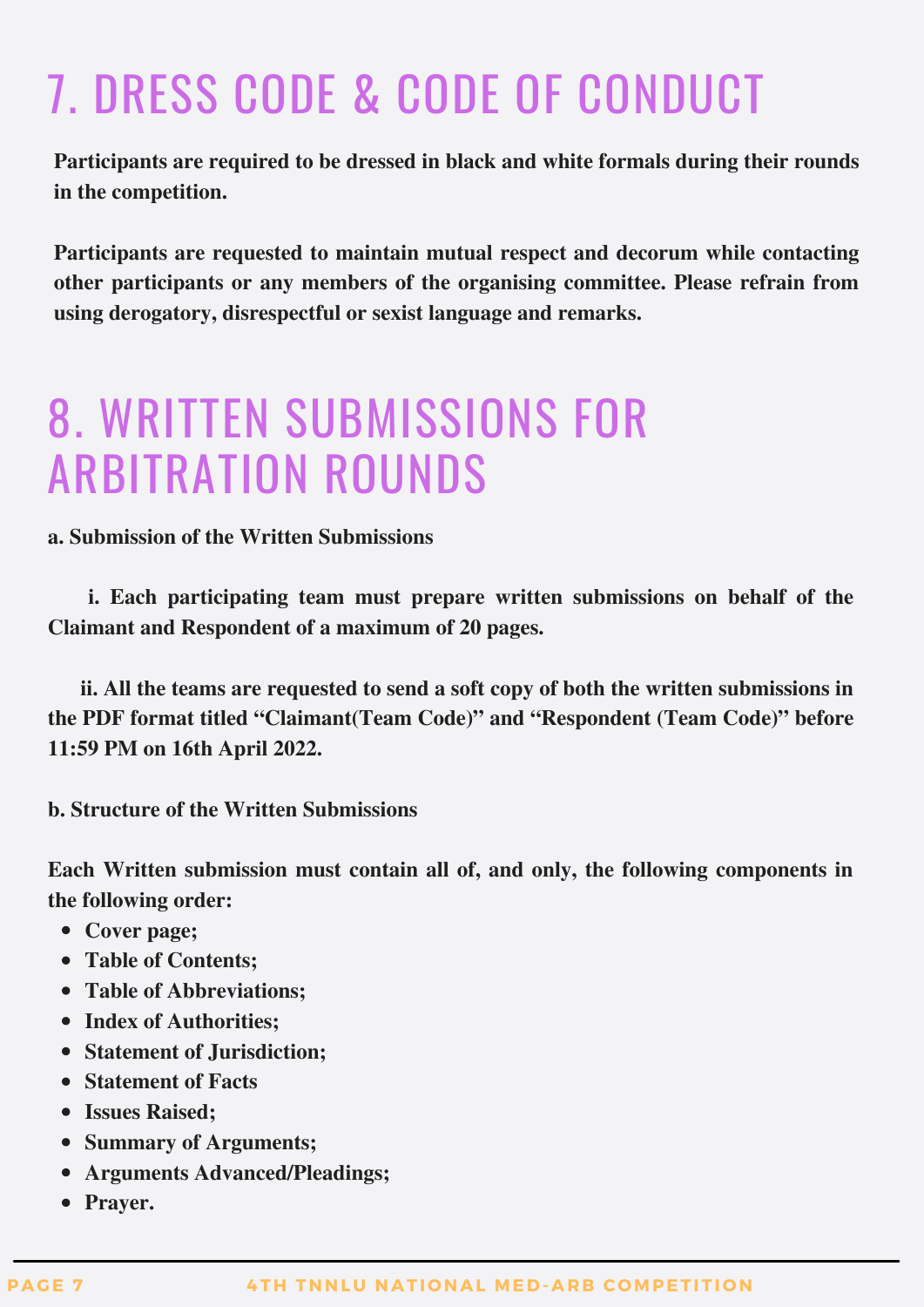#### **c. Format of Written Submissions**

**i. Text font for the Arguments Advanced and Prayer, including that of all headings and subheadings, must be Times New Roman, size 12 with 1.5 line spacing and the text must be justified.**

**ii. The footnote style to be followed must be 20th Edition Bluebook Citation and the font of the footnotes must be Times New Roman, size 10 with 1.0 line spacing and the text must be justified.**

**iii. There must be no additional space between two footnotes. Character spacing should not be condensed in any manner.**

**NOTE: The Memorial scores will be taken into consideration while selecting the teams qualifying to the Semi Finals. The qualification from the Semi Finals to the Finals will be on Knock Out basis.**

**d. Format of the Arbitral Awards**

**The arbitrators are required to draft an award, in accordance with the Arbitration and Conciliation Act, 1996 (Act) after each arbitration session. The award shall be prepared by the participants, who have registered as Mediator/Arbitrator after the oral submissions of both the parties in the Arbitration Preliminary Rounds. However, the arbitral award shall broadly contain the following (page limit 2-6 pages):**

- **Heading**
- **Date, Identification of the parties and method of appointment of arbitrator**
- **Nature of award**
- **Brief on nature of the dispute**
- **Brief on procedure adopted**
- **Issues of facts and law**
- **Summary of both parties' contentions**
- **Relevant facts and laws applicable**
- **Reasons and Conclusion**
- **Interest and liability if, with cost**
- **Finality and Enforceability**

**NOTE: Arbitral Award Includes an Interim Award, as defined under the Arbitration and Conciliation Act, 1996. However, unless required, Arbitrators are not expected to draft interim awards.**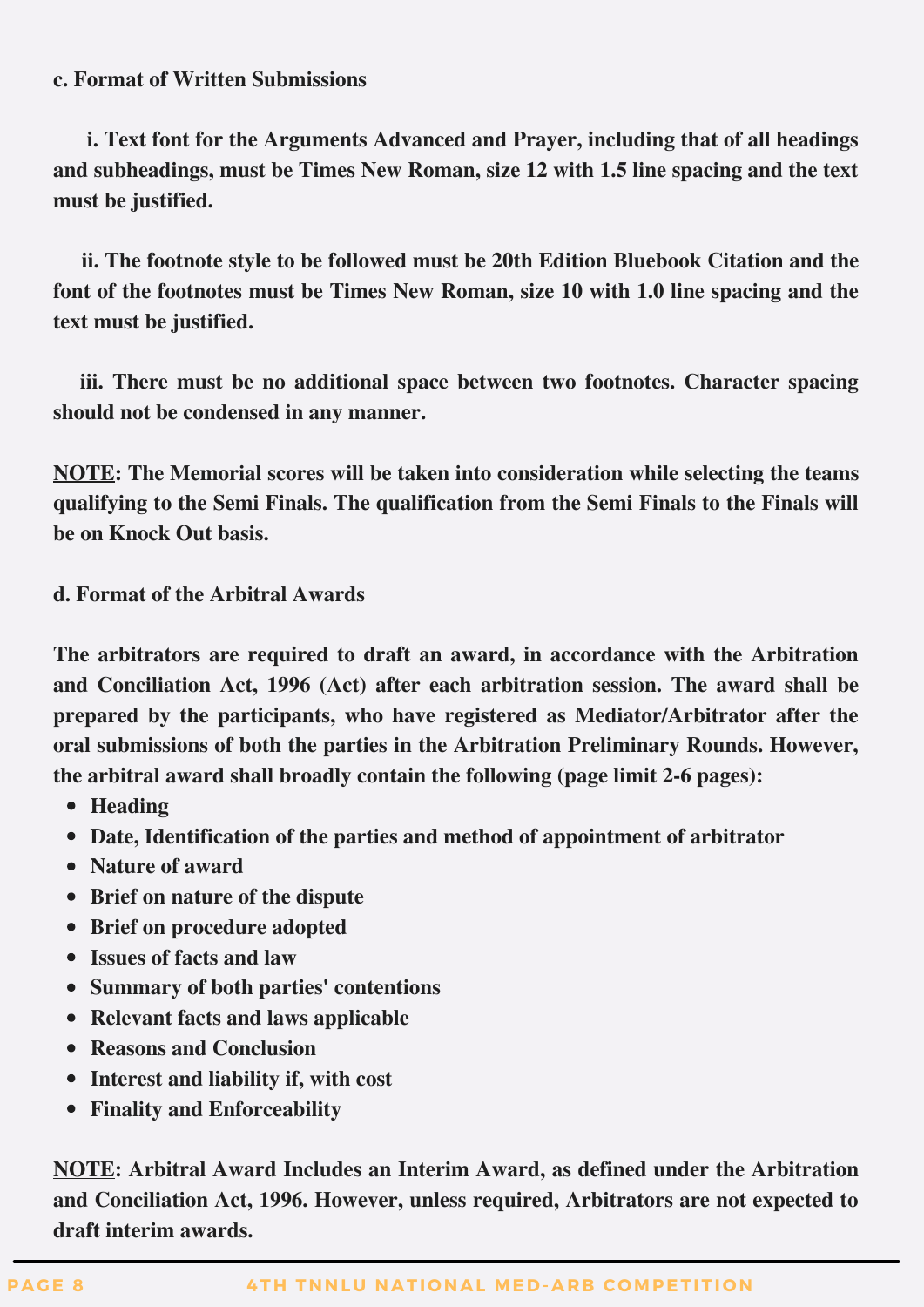### 9. ORAL ROUNDS

#### **a. Team composition**

**Each participating team shall consist of 3 members - 2 members shall act as a client and counsel pair and 1 member as Mediator/Arbitrator. The role of the members shall not be changed (i.e., the participant in the role of Mediator/Arbitrator shall continue to play the role throughout the competition). No team shall be accompanied by a Coach/Instructor.**

**b. Structure of the Rounds**

**i. The structure of the competition is as follows:**

- **Preliminary Round I**
- **Preliminary Round II**
- **Semi-Final (Qualification to the Semi Finals will be on basis of average of Oral rounds and Memorial Submission Scores for the Client Counsel and Oral rounds and Arbitral Award for the Mediator-Arbitrator)**
- **Finals (Qualification to the Finals will be on a knock-out basis).**

**ii. All the teams shall participate in both the sessions (a Mediation Session followed by an Arbitration session) in all the rounds (Prelims, Semi- Finals & Finals).**

- **There will be two preliminary rounds with each round consisting of a Mediation session followed by an Arbitration session.**
- **The participants acting as Arbitrators for a particular session shall individually prepare an arbitral award within the allotted time after the Arbitration session.**
- **Time Allotted:**

**--->Mediation Session– 30 Minutes + 5 Minutes Post Discussion & Evaluation**

**--->Arbitration Session – 30 Minutes + 2 minutes for Rebuttals and Sur-rebuttal per team.**

**--->Preparation of Arbitral Award by the Arbitrators – 45 Minutes**

**--->Time allotted for the entire round – Maximum of 150 Minutes**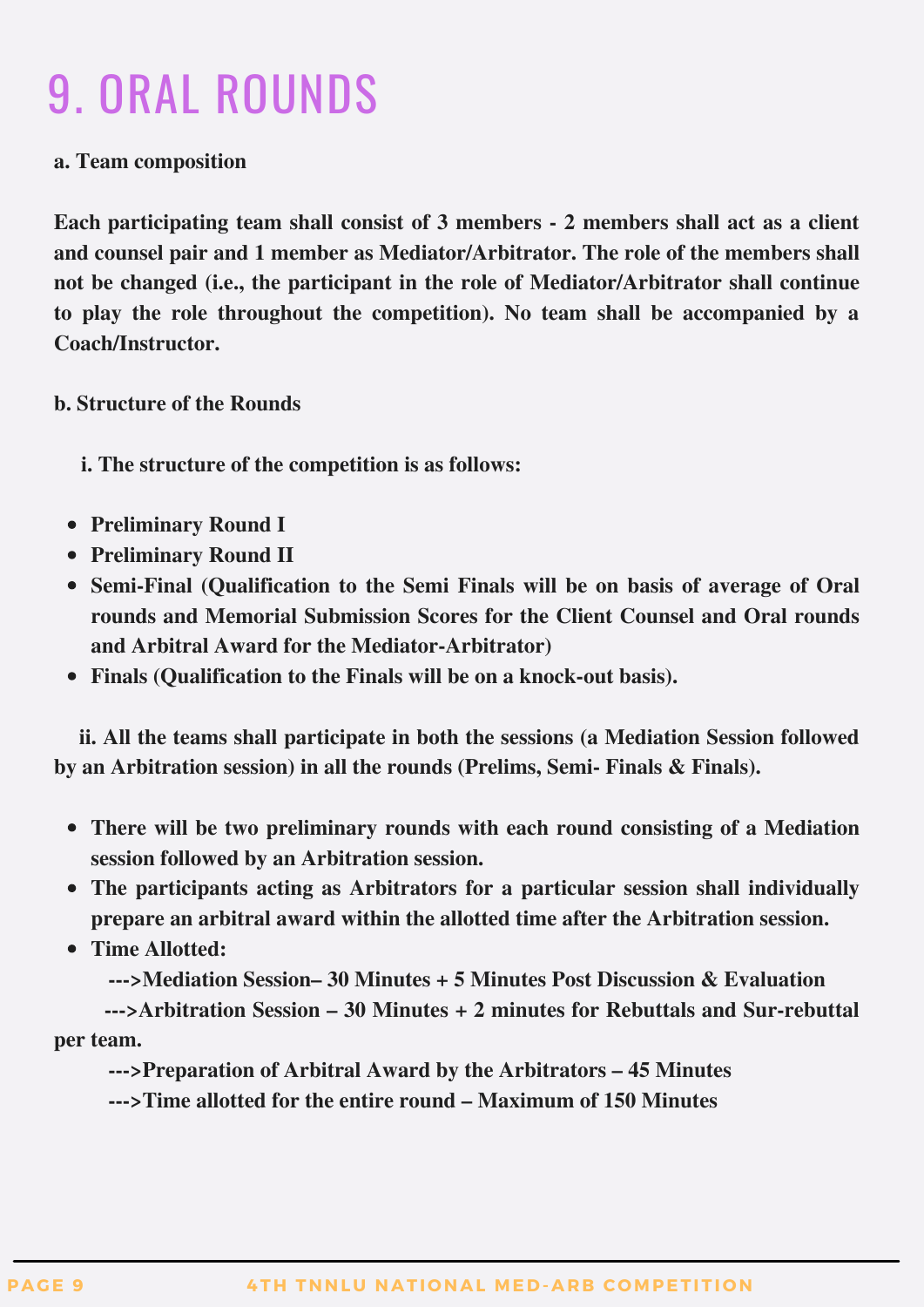#### **c. A Mediation Session Comprises of:**

- **i. Opening Statement of Mediators**
- **ii. Opening Statement of Advocate-Client Team**
- **iii. Caucuses and Conferences**
	- **A caucus may be called by either party or the mediator. Each party can call for a maximum of one caucus session.**
- **iv. Closing Statement of Advocate- Client Teams.**
- **v. Closing Statement of Co-Mediators.**
- **vi. Post-Mediation Session**
	- **During this Session, the judges may ask questions to the teams.**
- **d. Caucuses and Conferences:**

**i. A caucus session will be conducted by the mediators with one Advocate -Client Team at a time in the absence of the other team. Here, the parties in the caucus session can freely share their interests, position, strategies and goals with the Mediator. Sharing of any information with any other team(s) will lead to immediate disqualification. It is not mandatory to conduct a caucus session during the rounds. A caucus may be called by either party or the mediator, and no party can call for more than one caucus session during the mediation session.**

**ii. During the conference session, both the parties shall remain in the room and shall try to resolve the dispute through negotiation.**

**e. Release of Confidential Information**

**Confidential information for the mediation session shall be released 20 minutes prior to the commencement of the session.**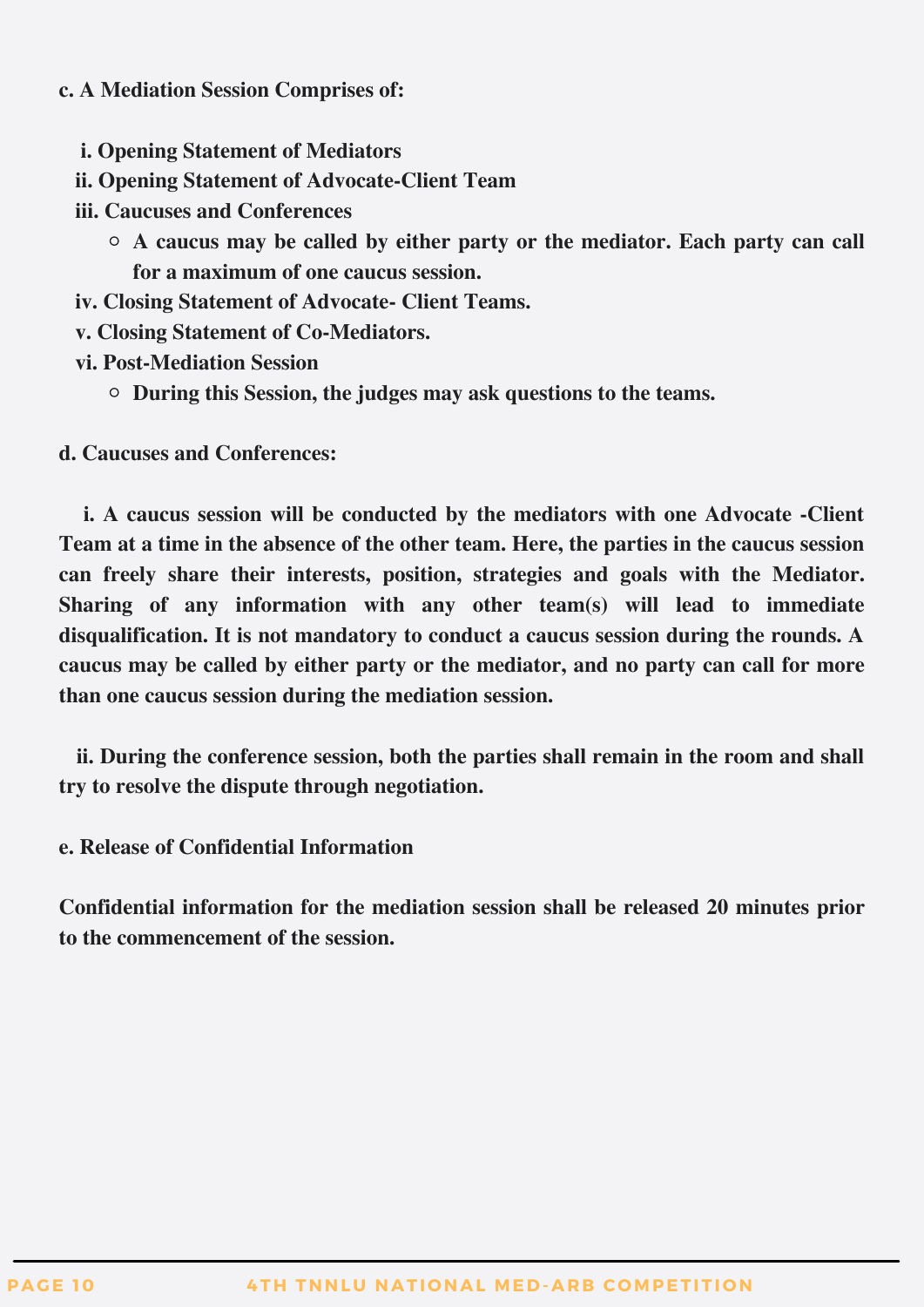### 10. EVALUATION CRITERIA

#### **a. Evaluation Criteria for the Mediator**

**i. Opening Statement ii. Establishing Working Atmosphere iii. Mediation Process iv. Effective Communication and Mediation Skills v. Profiling Parties' Interests vi. Comprehending Parties' Apprehensions vii. Eliciting Information viii. Facilitating Option Generation ix. Sensitivity to ethical and cross-cultural issues x. Closing Statement**

**b. Evaluation Criteria for the Client-Counsel**

**i. Opening Statements ii. Relationship-building and Problem Solving iii. Advocating Interests iv. Information Gathering v. Mutually Generating Creative Options vi. Collaborating with the Other party vii. Teamwork and Coordination viii. Use of Mediator ix. Effective Negotiation Skills x. Negotiation Strategy**

**c. Evaluation Criteria for Arbitrators**

**i. Oral Rounds**

- **Efficiency in Organizing and Controlling the Process of Arbitration.**
- **Knowledge and application of Relevant Laws, Rules and Policies.**
- **Consideration and Analysis of Exhibits or any such evidence put before the Arbitrator.**
- **Code of Conduct as an Arbitrator (Neutrality, Independence, and Impartiality, Role of Disclosure of Information, Ensuring Fairness and Expediency, Maintenance of Confidentiality and Other Ethical Roles).**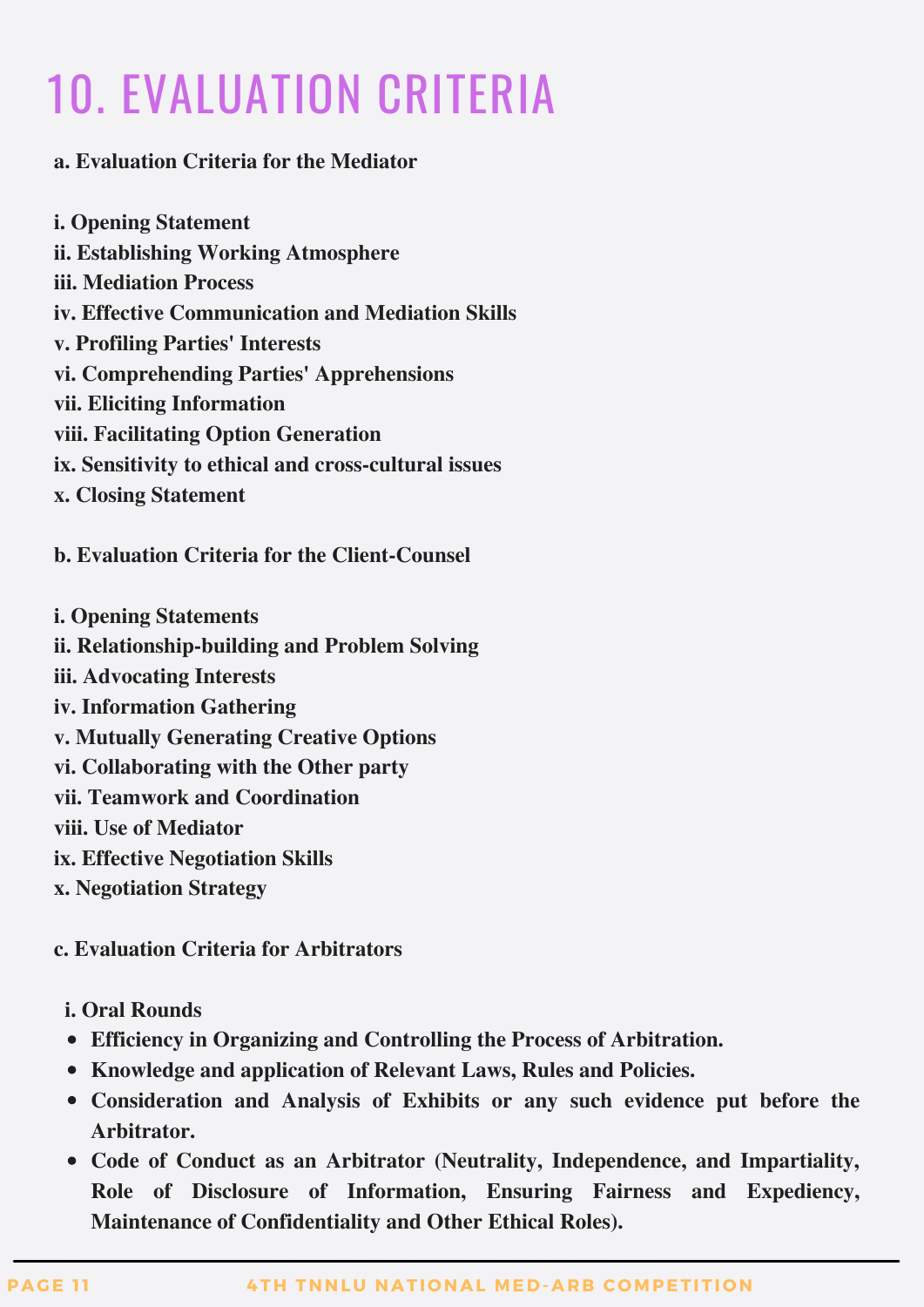**ii. Arbitral Award**

- **Structure of the Award (Compliance with the Act)**
- **Proper inclusion of parties, identification of issues and nature of relief sought**
- **Originality in presentation**
- **General impression and clarity of thought**
- **Grammar and style of presentation**
- **Cogent, Completeness, Certainty, Finality, Enforceability**
- **Knowledge of Relevant Laws and Policies**

**d. Evaluation Criteria for Counsels in Arbitration**

#### **i. Oral Rounds**

- **Knowledge of Facts and evidence on record**
- **Proper articulation of the Issues, Knowledge of law, its interpretation and application**
- **Skill of advocacy, persuasiveness and response to questions**
- **Use of authorities and Exhibits in Persuading the Arbitrators**
- **General Impression and Mannerism**

#### **e. Memorial**

**i. Proper inclusion of parties, identification of issues and nature of relief sought– 10 marks**

**ii. Knowledge and Application of facts and law – 15 marks**

**iii. Quality of Analysis and organization – 10 marks**

**iv. Persuasiveness of argument– 10 marks**

**v. Use of authorities and Exhibits/Other relevant evidence – 15 marks**

**vi. Proper citation and correct format – 10 marks**

**vii. Originality in presentation – 10 marks**

**viii. General impression and clarity of thought – 10 marks**

**ix. Grammar and style of presentation - 10 marks**